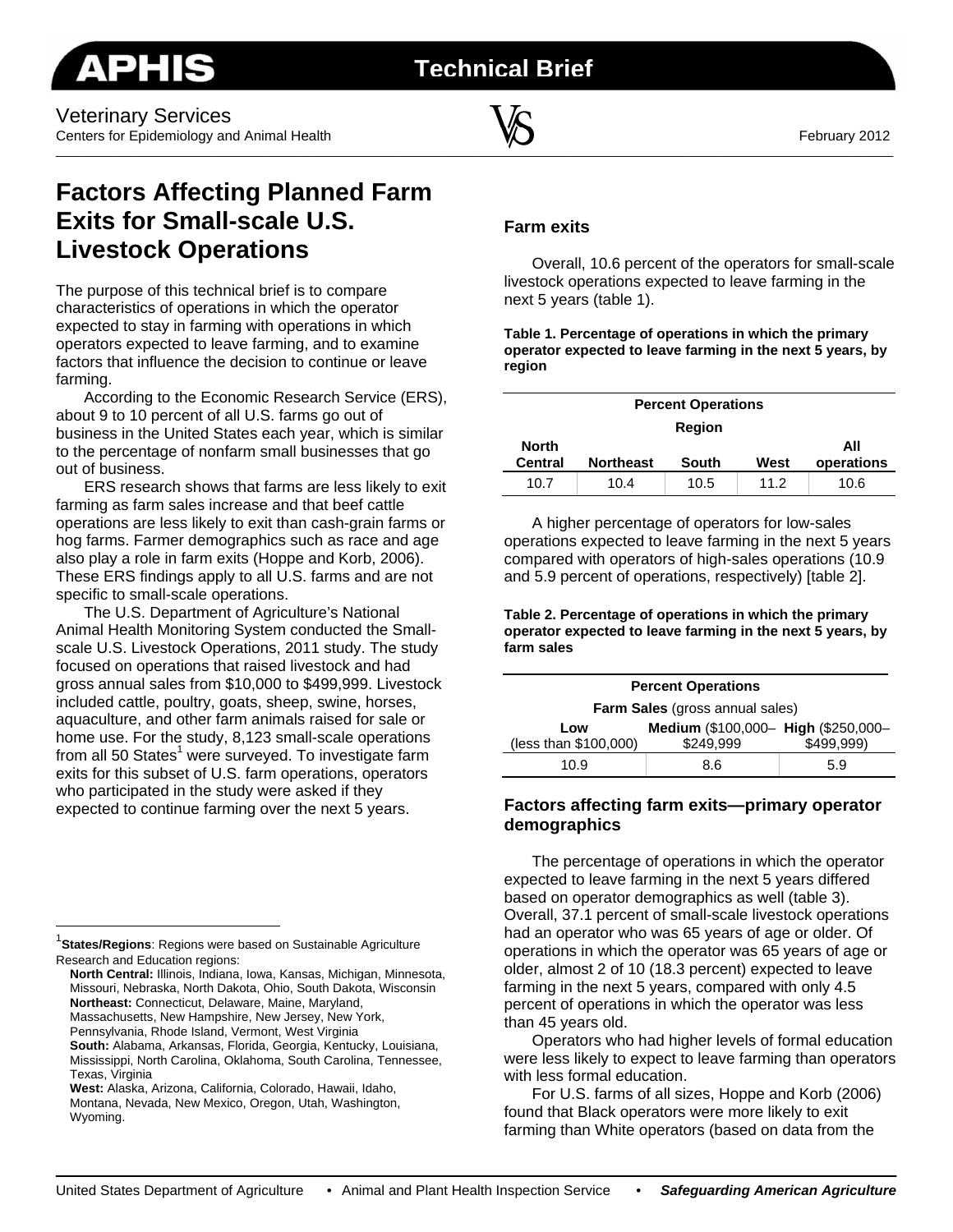Census of Agriculture). However, they also found that the gap in exit probabilities between Black and White operators had decreased since the 1980s. The NAHMS study did not find a statistically significant difference by gender or race in the percentage of operations in which the operator expected to leave farming in the next 5 years (table 3).

One explanation for the difference between Hoppe and Korb's findings and those from the NAHMS study is that some race categories in the NAHMS study had small sample sizes, which reduced the study's ability to detect significant differences by race. An alternative explanation is that the decreasing gap in exit probabilities observed from the 1980s to 1997 has continued and exit probabilities for farms operated by Blacks and Whites are now similar, at least in the case of small-scale livestock operations.

#### **Table 3. Percentage of operations in which the primary operator expected to leave farming in the next 5 years, by operator characteristic**

| <b>Operator characteristic</b>                                    | <b>Percent</b><br>operations |
|-------------------------------------------------------------------|------------------------------|
| Age (years)                                                       |                              |
| Less than 45                                                      | 4.5                          |
| $45 - 64$                                                         | 6.5                          |
| 65 or more                                                        | 18.3                         |
| Gender                                                            |                              |
| Male                                                              | 10.3                         |
| Female                                                            | 12.9                         |
| Race                                                              |                              |
| White                                                             | 10.6                         |
| <b>Black or African American</b>                                  | 7.3                          |
| American Indian or Alaska Native                                  | 8.5                          |
| Asian, Native Hawaiian, other Pacific<br>Islander, or multiracial | 10.8                         |
| Highest level of formal education                                 |                              |
| Less than high school diploma                                     | 17.9                         |
| High school diploma or equivalent (GED)                           | 11.9                         |
| Some college<br>(included associate degree)                       | 9.9                          |
| College graduate and beyond                                       | 6.8                          |

# **Factors affecting farm exits—operation characteristics**

Operators that used a veterinarian or had a household member who earned income from an off-farm job were less likely to leave farming in the next 5 years (table 4). Only 4.4 percent of operations that raised four or more livestock species had operators that expected to leave farming in the next 5 years, compared with 13.5 percent of operations that raised only one livestock species. Similarly, operators on operations with fewer total livestock species and/or crops combined were more likely to leave farming in the next 5 years.

#### **Table 4. Percentage of operations in which the primary operator expected to leave farming in the next 5 years, by operation characteristics**

| <b>Operation characteristic</b>                                                           | <b>Percent</b><br>operations |
|-------------------------------------------------------------------------------------------|------------------------------|
| Number of livestock species <sup>1</sup><br>on operation during the previous<br>12 months |                              |
| 1                                                                                         | 13.5                         |
| 2                                                                                         | 8.1                          |
| 3                                                                                         | 6.6                          |
| 4 or more                                                                                 | 44                           |
| Total number of species/crops <sup>2</sup> raised<br>during the previous 12 months        |                              |
| 1                                                                                         | 17.0                         |
| 2                                                                                         | 11.9                         |
| 3                                                                                         | 9.4                          |
| 4 or more                                                                                 | 6.7                          |
| Someone in household earns<br>income from an off-farm job                                 |                              |
| Yes                                                                                       | 6.9                          |
| Nο                                                                                        | 16.3                         |
| Operation used a veterinarian for livestock<br>or poultry during the previous 12 months   |                              |
| Yes                                                                                       | 8.8                          |
| No                                                                                        | 13.5                         |

<sup>1</sup>Maximum of nine livestock species: beef cattle, dairy cattle, swine, sheep, goats, chickens and other poultry, horses and other equids, bison, and other species.

<sup>2</sup>Maximum of 18 species/crops: 9 livestock species above, and 9 crop commodities (hay; wheat; corn, barley, oats or rye; soybeans and other oil-bearing crops and/or oilseeds; tobacco; cotton and/or cotton seed; vegetables and/or melons; fruits, berries, and/or tree nuts; other crops).

Larger farms are usually more diversified than smaller farms, so the one-species operations in table 4 are likely low-sales farms. Operation characteristics such as diversification and farm sales are often interrelated; therefore, a statistical model (multivariable logistic regression) was created to simultaneously evaluate multiple factors affecting farm exits. The model has the advantage of evaluating the effect of a single variable while taking into account the effects of other variables. Results of the model are shown as odds ratios (tables 5 and 6). In this case, an odds ratio is the likelihood (odds) that an operator with a certain characteristic will leave farming as compared with an operator without that characteristic.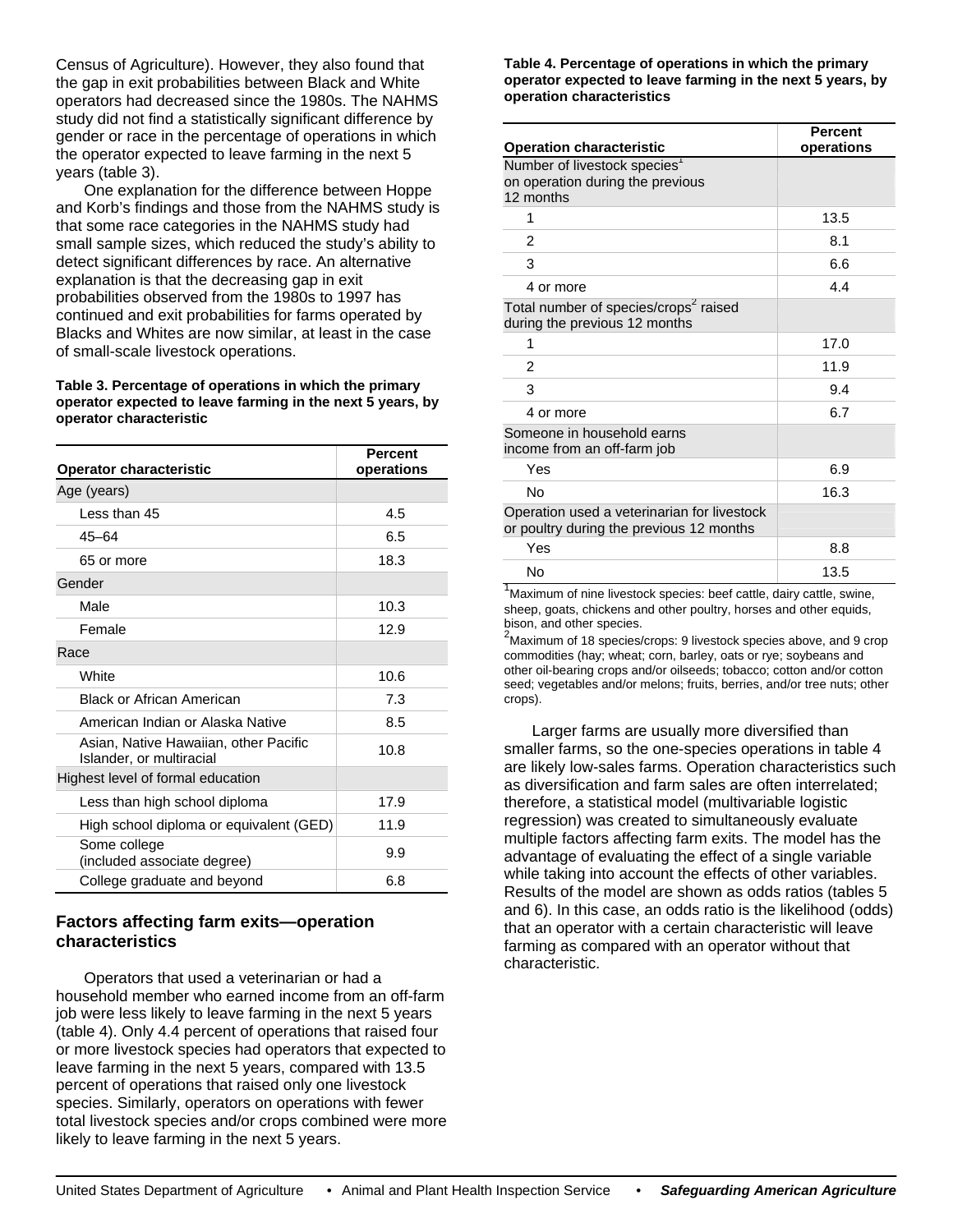**Table 5. Operator characteristics associated with expected farm exits in the next 5 years, multivariable model** 

| Characteristic                                                        | Odds ratio<br>(OR) | OR<br>95% CI  |  |  |
|-----------------------------------------------------------------------|--------------------|---------------|--|--|
| Primary operator age (years), p<0.0001                                |                    |               |  |  |
| Less than 45                                                          | referent           |               |  |  |
| 45-64                                                                 | 1.44               | $0.98 - 2.11$ |  |  |
| 65 or more                                                            | 3.78               | $2.55 - 5.58$ |  |  |
| Highest level of formal education, p<0.0001                           |                    |               |  |  |
| Less than high school diploma                                         | 2.14               | 1.55–2.97     |  |  |
| High school diploma or<br>equivalence (GED)                           | 1.58               | $1.23 - 2.02$ |  |  |
| Some college (include<br>Associate degree)                            | 1.55               | $1.18 - 2.04$ |  |  |
| College graduate and beyond                                           | referent           |               |  |  |
| No one in household earns<br>income from an off-farm job,<br>p<0.0001 | 1.57               | $1.30 - 1.91$ |  |  |

#### **Table 6. Operation characteristics associated with expected farm exits in the next 5 years, multivariable model**

| <b>Characteristic</b>                                                                                          | Odds ratio<br>(OR) | <b>OR</b><br>95% CI |  |  |
|----------------------------------------------------------------------------------------------------------------|--------------------|---------------------|--|--|
| Region, p=0.0002                                                                                               |                    |                     |  |  |
| <b>North Central</b>                                                                                           | 1.58               | $1.28 - 1.94$       |  |  |
| Northeast                                                                                                      | 1.24               | $0.87 - 1.77$       |  |  |
| South                                                                                                          | referent           |                     |  |  |
| West                                                                                                           | 1.50               | $1.12 - 2.02$       |  |  |
| Farm sales (gross annual sales), p=0.008                                                                       |                    |                     |  |  |
| Less than \$10,000                                                                                             | 2.19               | $1.25 - 3.83$       |  |  |
| \$10,000-99,999                                                                                                | 1.69               | $0.97 - 2.93$       |  |  |
| \$100,000-249,999                                                                                              | 1.75               | $0.97 - 3.14$       |  |  |
| \$250,000 or more                                                                                              | referent           |                     |  |  |
| Total number of commodities* raised during the previous 12<br>months, p<0.0001                                 |                    |                     |  |  |
| 1 only                                                                                                         | 2.19               | $1.64 - 2.91$       |  |  |
| 2 only                                                                                                         | 1.60               | $1.26 - 2.04$       |  |  |
| 3 only                                                                                                         | 1.27               | $0.99 - 1.64$       |  |  |
| 4 or more                                                                                                      | referent           |                     |  |  |
| Operation did not use a<br>veterinarian for livestock or poultry<br>during the previous 12 months,<br>$p=.017$ | 1.25               | $1.04 - 1.51$       |  |  |
| Operation had beef cattle in<br>previous 12 months, p=0.0006                                                   | 0.64               | $0.49 - 0.82$       |  |  |
| Operation did not use internet to<br>market agricultural products,<br>$p=0.026$                                | 1.70               | $1.07 - 2.73$       |  |  |

\*The maximum number of species/crops is 18—9 livestock species and 9 crop commodities (table 4).

Certain conclusions that can be drawn from the model (tables 5 and 6) are consistent with previous research on farm exits and consistent with common sense. For example, as operators age they often

downsize their operations in anticipation of retiring from farming (Hoppe and Korb, 2006). These downsized operations are likely to have fewer commodities, lower farm sales, an operator age 65 or more, and no one in the household with an off-farm job. All of these factors additively contribute to high odds of an expected farm exit in the next 5 years, based on the model.

The odds of an expected farm exit were almost four times higher for operators who were 65 or older compared with operators who were less than 45 years old (OR=3.78) [table 5]. If the reader prefers to evaluate the odds of staying in farming over the next 5 years, these odds can easily be calculated from tables 5 and 6. The inverse of the odds ratio given in the tables gives the odds of staying in farming. For example, operators who were 65 or older had 74 percent lower odds of staying in farming than operators who were less than 45 years old (OR=1/3.78=0.26).

Hoppe and Korb (2006) investigated the relationship between off-farm employment and farm exits for all U.S. farms and suggested that off-farm work could influence farm exits in two opposing ways. 1) Off-farm employment could increase the likelihood of farm exits if the operator is using off-farm employment as the first step in leaving farming. 2) Off-farm income could reduce the likelihood of farm exits by providing a financial safety net for the operation. The NAHMS study found that offfarm employment by someone in the household reduced the odds of a farm exit. Specifically, operators on operations without off-farm employment were 1.5 times more likely to expect to leave farming in the next 5 years (OR=1.57; table 5).

Consistent with previous ERS research on all U.S. farms (Hoppe and Korb, 2006), the NAHMS study found that small-scale livestock operations with beef cattle were less likely to expect to exit farming in the next 5 years (OR=0.64) than operations with other livestock species (table 6).

Other findings from the model were unexpected. For instance, region—which did not initially appear by itself to be associated with expected farm exits (table 1)—was significantly associated with farm exits when accounting for the other factors in the multivariable model (p=0.0002). Operators on small-scale operations in the North Central and West regions were about 50 percent more likely to expect to leave farming in the next 5 years (OR=1.58 and 1.50, respectively) compared with operations in the South region, after accounting for the other variables in the model. Odds of farm exits were not significantly different for operations in the Northeast and South regions. These findings are interesting and may warrant further research to determine the factors creating regional differences in expected farm exits for small-scale livestock operations.

Also significant was the finding that operators with less formal education were more likely to leave farming. Operators with less than a high school diploma were about twice as likely (OR=2.14) to expect to leave farming in the next 5 years compared with operators who had college degrees.